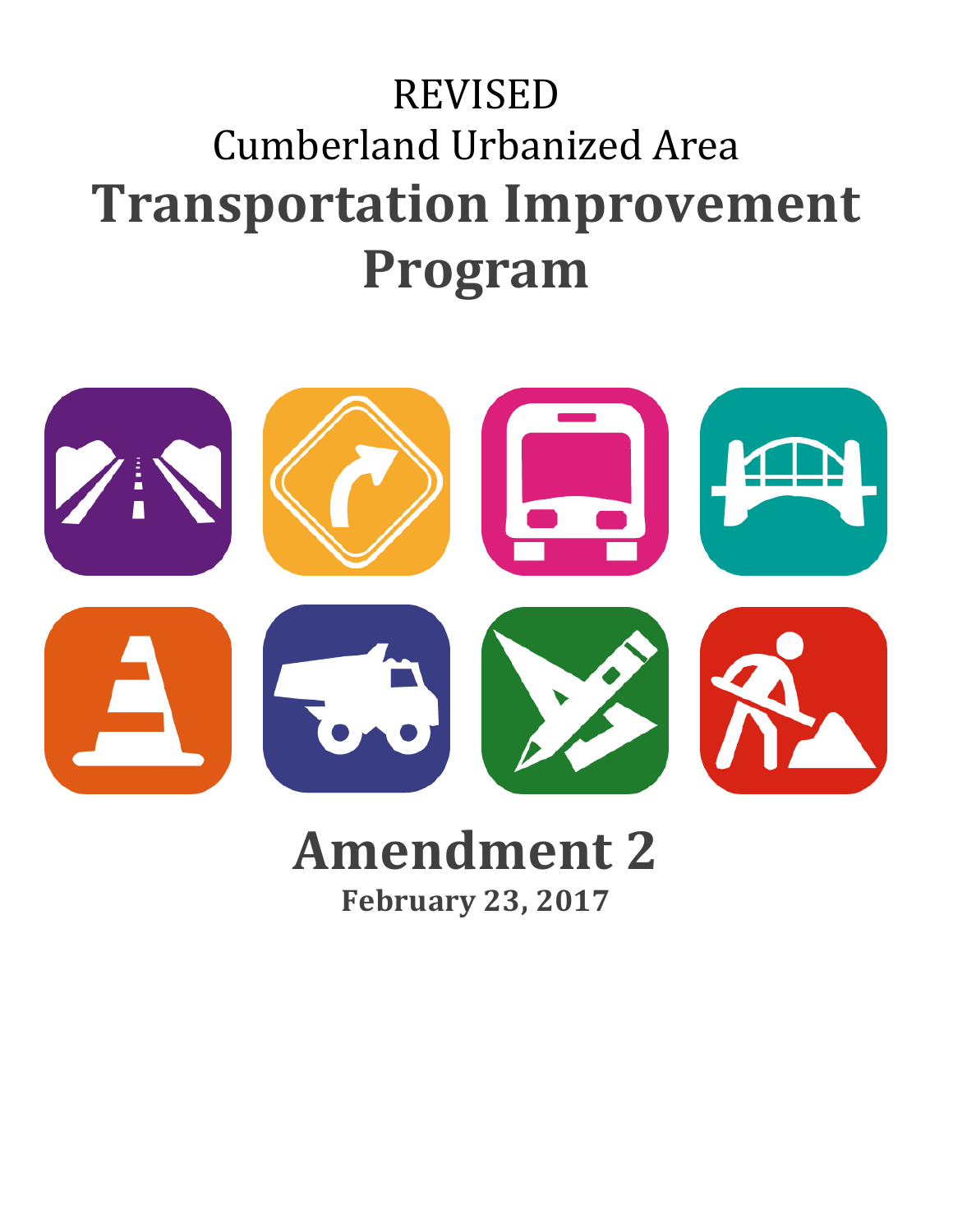#### **RESOLUTION**

#### *No. 17-8*

Resolution approving the Fiscal Year 2017- 2022 Transportation Improvement Program:

WHEREAS, the Cumberland Area Metropolitan Planning Organization was established to manage and provide policy direction to the Unified Planning Program in accordance with Federal requirements, and the Allegany County Commissioners have been designated as the Metropolitan Planning Organization for this area as approved by the Maryland Governor Harry Hughes on May 17, 1982; and

WHEREAS, the staff of the Maryland Department of Transportation and the Allegany County Department of Community Services, have together prepared the Transportation Improvement Program for Fiscal Year 2017– 2022 in compliance with applicable Federal programs and regulations.

WHEREAS, the Capital Assistance for Rides to Wellness has been added at a cost of \$181,937; and

WHEREAS, the Small Urban Transit System Capital Assistance for transit services provided by Allegany County has a total cost of \$2,505,000.00; and

WHEREAS, CAMPO Board endorses the performance measures as recommended by the Maryland Transit Administration and Staff for use in monitoring transportation system performance and measuring progress of Allegany County Transit; and

NOW, THEREFORE, BE IT RESOLVED that the Allegany County Commissioners acting as the Cumberland Area Metropolitan Planning Organization approves the Revised Fiscal Year 2017– 2022 Transportation Improvement Program, and will keep the record open for thirty days to allow for any additional public comments.

ADOPTED THIS 23rd day of February 2017

County Commissioners of Allegany County, Maryland

 $\sim$   $\mu$   $\sim$ 

Jacob C. Shade, President

*\_\_\_\_\_\_\_\_\_\_\_\_\_\_\_\_\_\_\_\_\_\_\_\_\_\_\_\_\_\_\_\_\_\_\_\_\_\_\_\_\_\_\_\_\_\_\_\_\_\_\_\_*

Creade V. Brodie, Jr., Commissioner

William / Valenting

William R. Valentine, Commissioner

ATTEST:  $\bigcup$ 

David A. Eberly County Administrator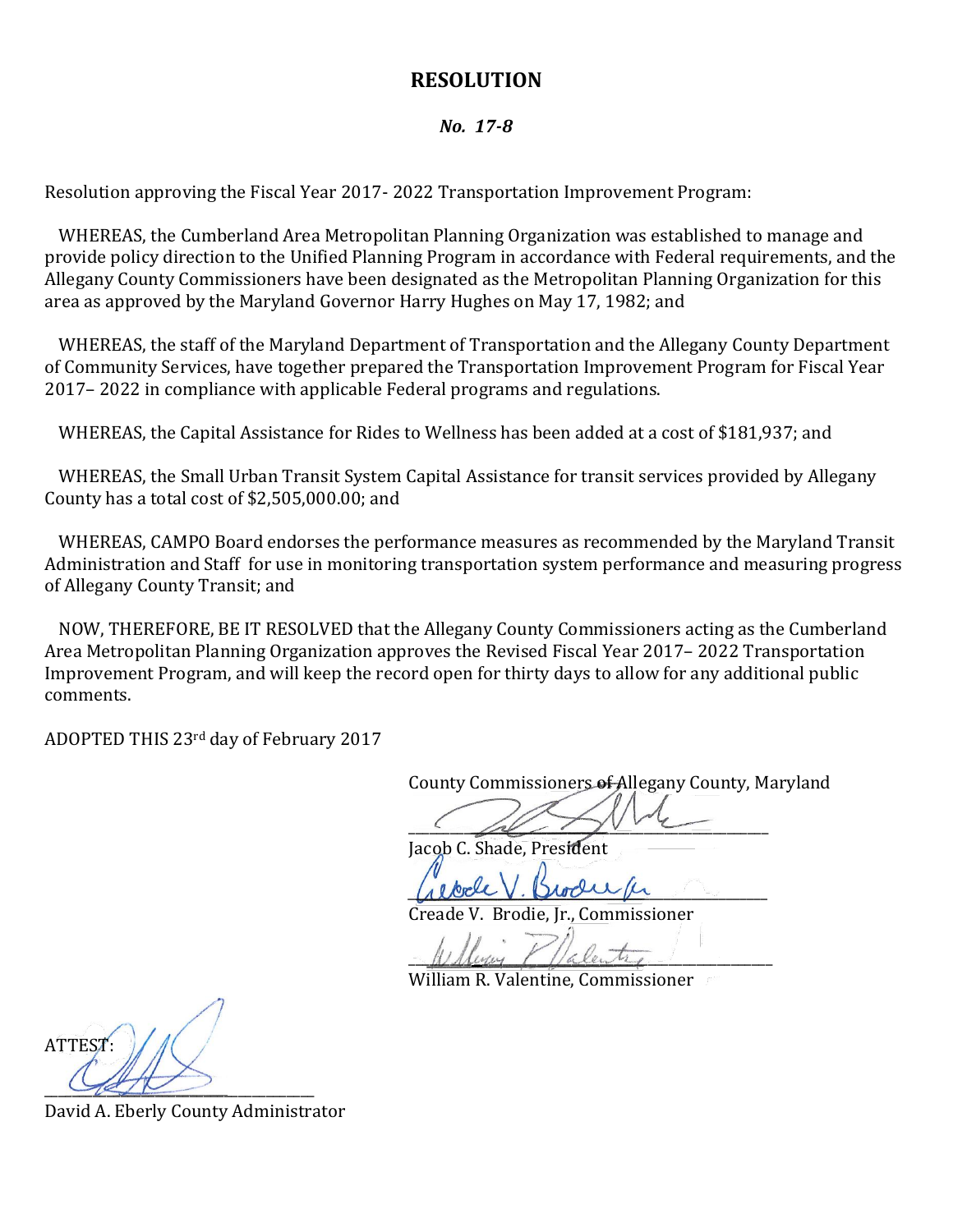## **CUMBERLAND URBANIZED AREA FY 2017-2022 TRANSPORTATION IMPROVEMENT PROGRAM CAPITAL**

| Project Code                                                                                                                                                                                                                                                                                                                                                             |                                   |       | STIP#   | AL2017-5310 |  |
|--------------------------------------------------------------------------------------------------------------------------------------------------------------------------------------------------------------------------------------------------------------------------------------------------------------------------------------------------------------------------|-----------------------------------|-------|---------|-------------|--|
| <i>Project Name</i> Rides to Wellness Allegany County<br>Goal of Rides to Wellness Program in Allegany Co. is to increase access to care,<br>improve health outcomes, and reduce health care costs by providing<br>transportation option for the transportation disadvantaged through more effective<br>Improvement Description and efficient coordination or resources. |                                   |       |         |             |  |
|                                                                                                                                                                                                                                                                                                                                                                          | Responsible Agency MDOT/MTA       |       |         |             |  |
| Funding                                                                                                                                                                                                                                                                                                                                                                  | Discretionary Funds<br>$(5310-3)$ | Ratio | Various |             |  |
| Comments                                                                                                                                                                                                                                                                                                                                                                 |                                   |       |         |             |  |

| Funding | Funding | FY 2017 | FY 2018                  | FY 20119 | FY 2020 | FY 2021*                 | FY 2022*                 | FY 2014- |
|---------|---------|---------|--------------------------|----------|---------|--------------------------|--------------------------|----------|
| Type    | Source  |         |                          |          |         |                          |                          | FY 2017  |
| 5310-3  | Federal | 103,335 |                          | -        |         | $\overline{\phantom{0}}$ | -                        | 103,335  |
|         | State   |         |                          | -        |         | $\overline{\phantom{0}}$ | -                        |          |
|         | Local   | 78,602  |                          |          |         |                          | -                        | 78,602   |
| Total   |         | 181,937 | $\overline{\phantom{a}}$ |          |         | $\overline{\phantom{a}}$ | $\overline{\phantom{a}}$ | 181,937  |

\*for informational purposes only MPO Approval

# **Amendment 2 – Additional of Transit Capital 5310 funding**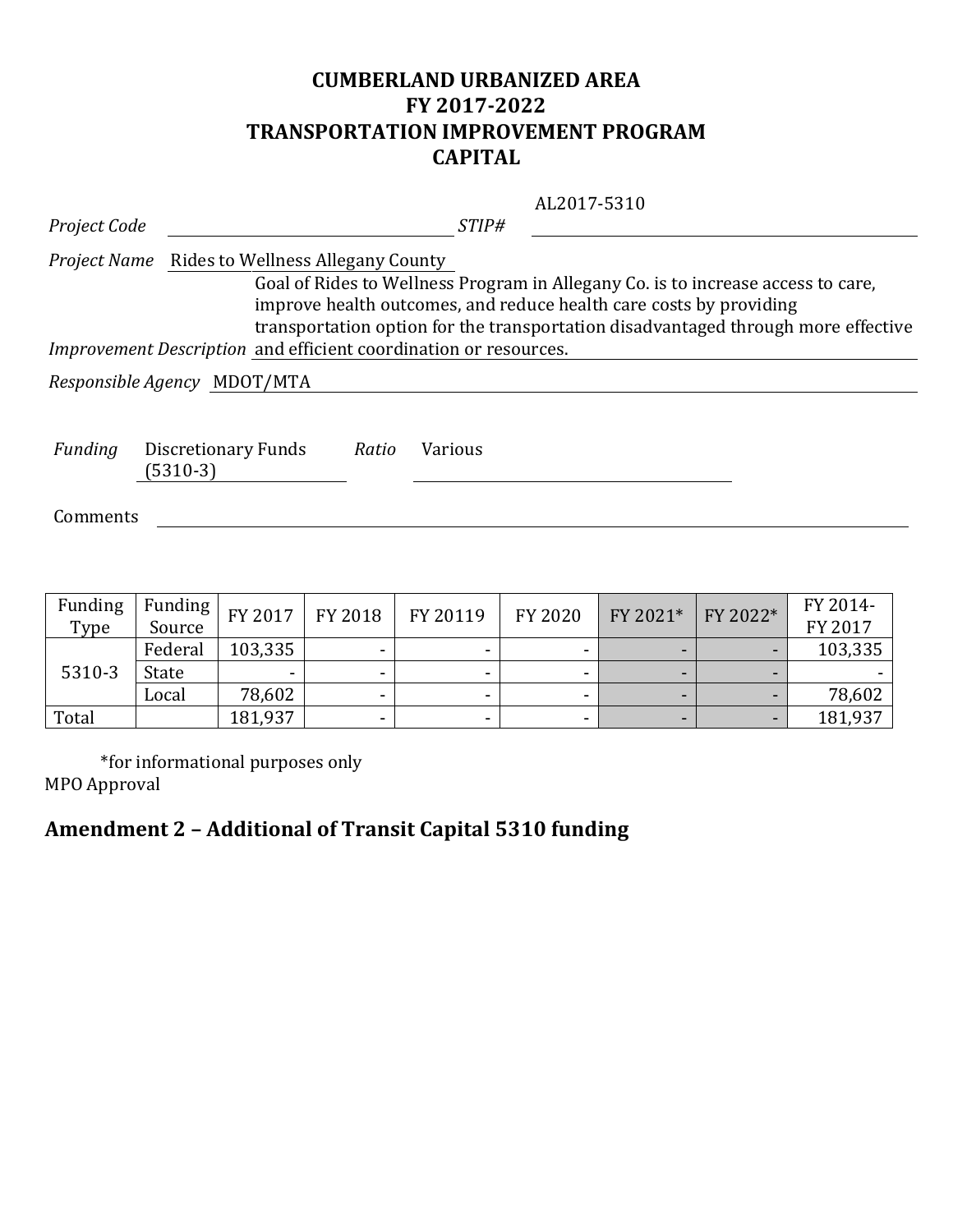#### **CUMBERLAND URBANIZED AREA FY 2017-2022 TRANSPORTATION IMPROVEMENT PROGRAM CAPITAL**

| Project Code | STIP#                                                                                              | ACT2017-5307                                                                        |
|--------------|----------------------------------------------------------------------------------------------------|-------------------------------------------------------------------------------------|
|              | <b>Small Urban Transit System</b>                                                                  |                                                                                     |
|              | <b>Project Name</b> (Allegany County Transit)                                                      |                                                                                     |
|              | <i>Improvement Description</i> Capital Assistance for transit services provided by Allegany County |                                                                                     |
|              | Responsible Agency MDOT/MTA                                                                        |                                                                                     |
|              |                                                                                                    |                                                                                     |
| Funding      | 80% Federal 10% State 10% Local<br>Section 5307<br>Ratio                                           |                                                                                     |
| Comments     | Small Cutaway Buses, Security System, Vehicle Parking Addition, Park and Ride Lot<br>Upgrade.      | Capital assistance for Preventive Maintenance, Shop Equipment, Medium Duty Bus, (2) |

Funding Type Funding Funding FY 2017 FY 2018 FY 20119 FY 2020 FY 2021\*  $\begin{array}{|c|c|c|c|c|}\hline \text{Fourier} & \text{FY} & \text{FY} & \text{FY} & \text{FY} & \text{FY} & \text{FY} & \text{FY} & \text{FY} & \text{FY} & \text{FY} & \text{FY} & \text{FY} & \text{FY} & \text{FY} & \text{FY} & \text{FY} & \text{FY} & \text{FY} & \text{FY} & \text{FY} & \text{F$ 2022\* FY 2014- FY 2017 5310-3 Federal 1,110,000 | 298,000 | 298,000 | 298,000 | 298,000 | 2,004,000 | 2,004,000 State | 138,750 | 37,250 | 37,250 | 37,250 | 37,250 | 250,500 Local | 138,750 | 37,250 | 37,250 | 37,250 | 37,250 | 250,500 Total 1,387,500 372,500 372,500 372,500 372,500 372,500 2,505,000

\*for informational purposes only MPO Approval

## **Amendment 2 – Administrative Modification to Transit Capital**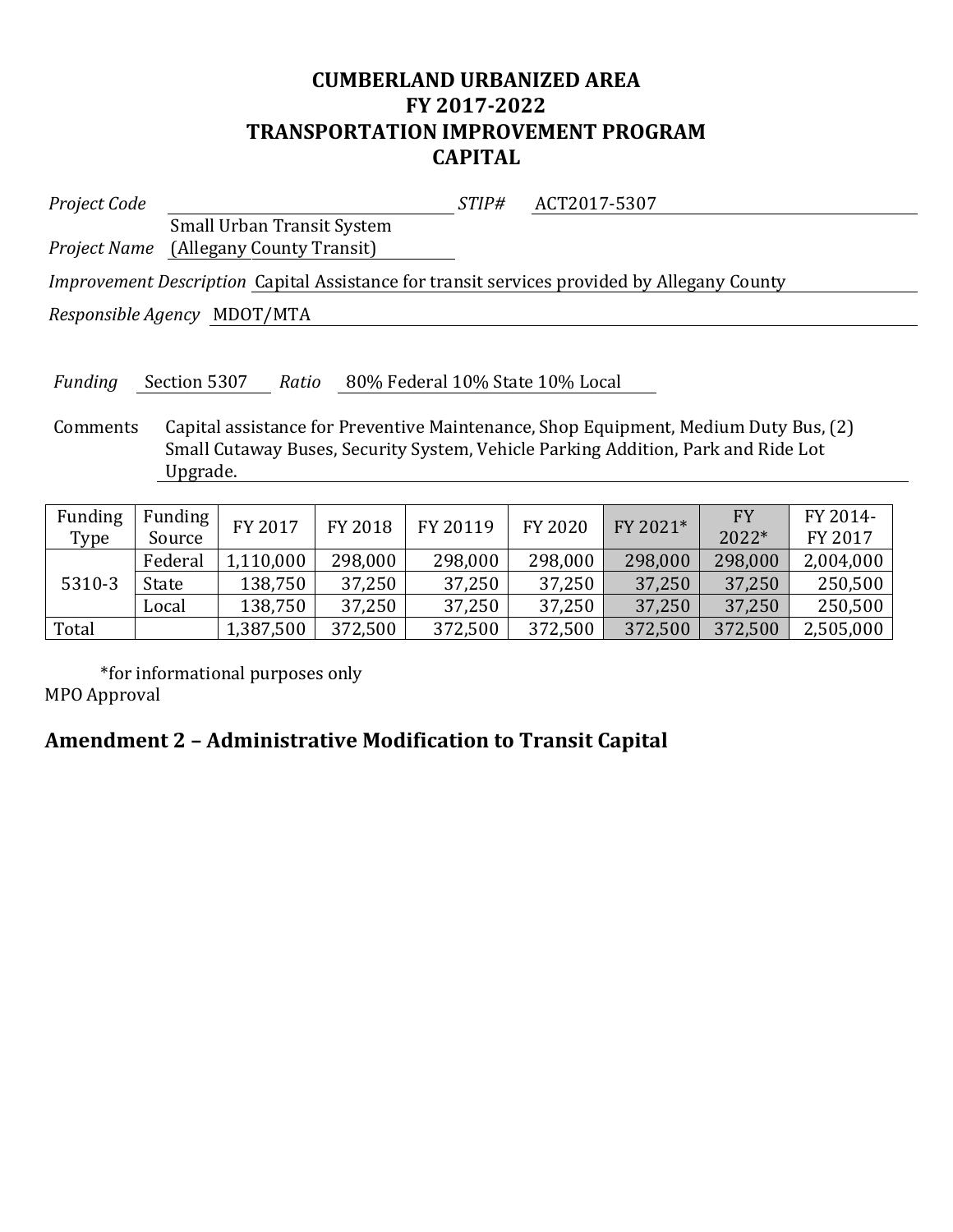### **CUMBERLAND URBANIZED AREA FY 2017-2022 TRANSPORTATION IMPROVEMENT PROGRAM PERFORMANCE MEASURES**

#### **Transit Asset Management**

Under the requirements of MAP-21, the Federal Transit Administration (FTA) Transit Asset Management Final Rule was published July 26, 2016 in the Federal Register and became effective October 1, 2016. The final rule established minimum Federal requirements for transit asset management that include:

- Establishing Transit Asset Management (TAM) Performance Targets
- Coordinating the Performance Targets with the State DOT and MPOs
- Develop of Transit Asset Management Plans (TAMP)
- Reporting of asset inventories, conditions, and performance measures through the National Transit Database

The above requirements apply to all recipients of Federal financial assistance under 49 U.S.C. Chapter who own, operate, or manage public transportation capital assets. Transit Asset Management (TAM), is a model that uses the condition of assets to guide the optimal prioritization of funding at transit agencies in order to keep transit networks in a 'State of Good Repair' (SGR).

The FTA is implementing TAM using a two-tiered approach in order to reduce TAM requirements for agencies operating smaller fleets. They are defined as such:

- Tier I: A Tier I provider is a recipient who owns, operates, or manages 101 or more vehicles in revenue service during peak regular service across all fixed route modes or in any one non-fixed route mode, or who operates rail transit.
- Tier II: A Tier II provider is a recipient who owns, operates, or manages 100 or fewer vehicles in revenue service during peak regular service across all non-rail fixed route modes or in any one nonfixed route mode; a sub-recipient under the 5311 Rural Area Formula program; a sub-recipient under the 5310 Seniors and Individuals with Disabilities program who operates an open-door service; or any American Indian tribe.

Within the CAMPO region Allegany County Transit is classified as Tier II operator. The final performance measures that all Tier II Locally Operated Transit Services (LOTS) will be required to adopt are:

- **Rolling Stock (Revenue Vehicles)**: % of revenue vehicles within a particular asset class that have met or exceeded their useful life benchmark
- **Facilities**: % of facilities with a condition rating below 3.0 on the FTA Transit Economic Requirements Model (TERM) scale
- **Infrastructure (Guideway)**: % of guideway directional route miles with performance restrictions by class (*not applicable to the CAMPO region*)
- **Equipment (Non-revenue vehicles)**: % of vehicles that have met or exceeded their useful life benchmark

Per the requirements of the TAM Final Rule, CAMPO has coordinated with the Maryland Transit Authority (MTA) in establishing the performance targets for the above categories. CAMPO acknowledges that the transit projects contained within the TIP will help achieve the SGR targets.